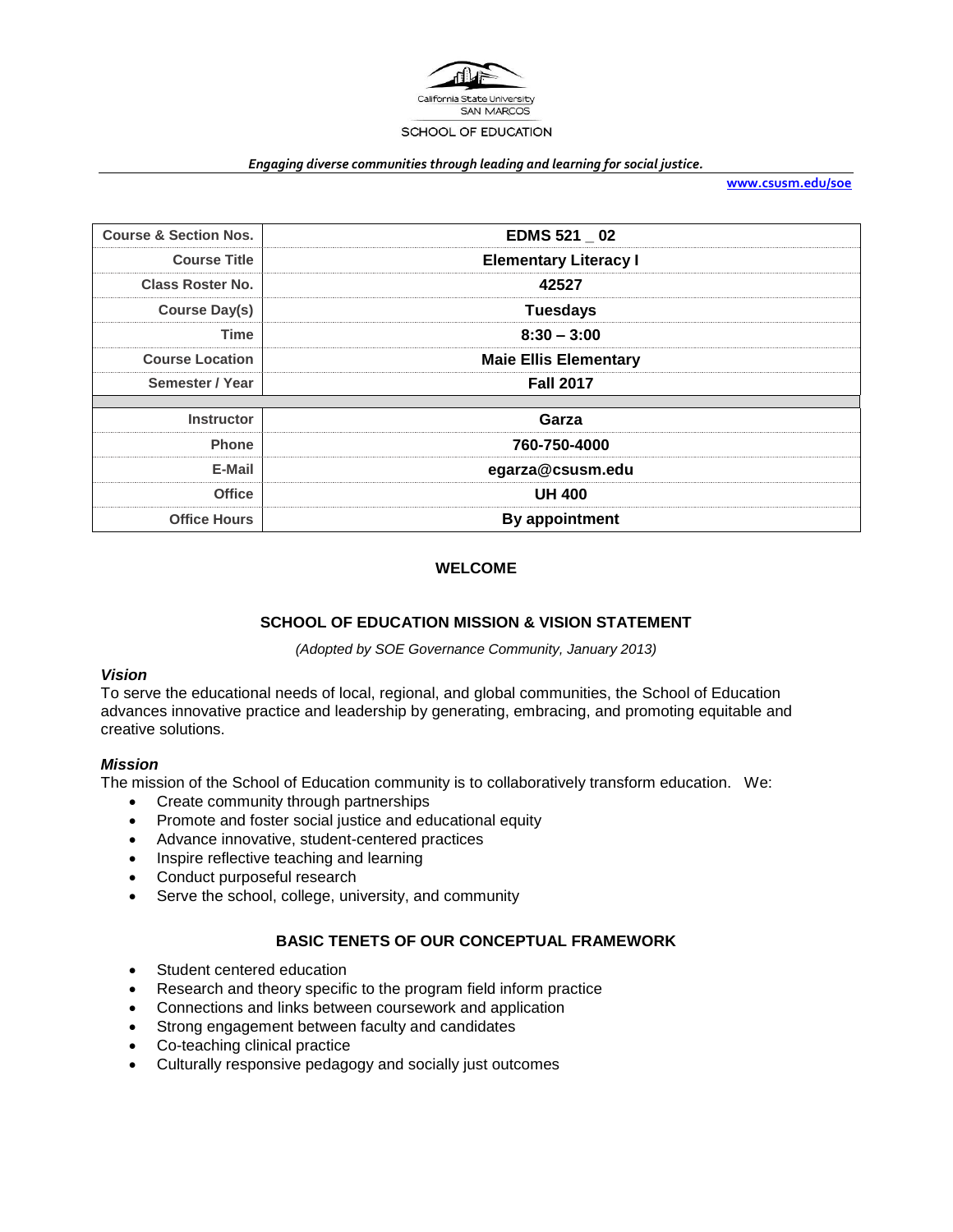# **TABLE OF CONTENTS**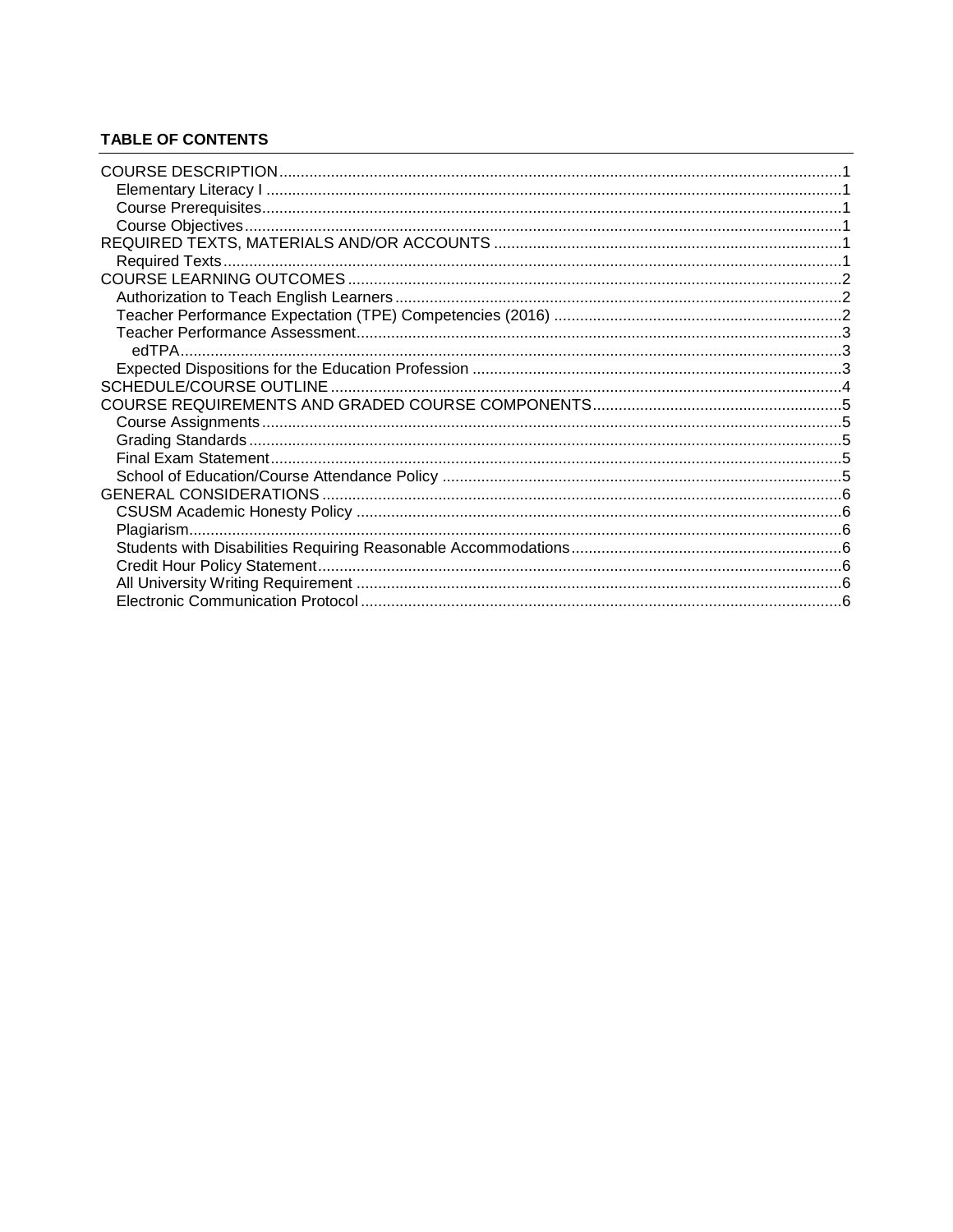# **COURSE DESCRIPTION**

## <span id="page-2-1"></span><span id="page-2-0"></span>**Elementary Literacy I**

The primary aim of this course is for students to develop an advanced understanding of theory, methodology, and assessment of English language Arts and second language learning in integrated and inclusive elementary classrooms.

# <span id="page-2-2"></span>**Course Prerequisites**

Admission to a School of Education Credential Program.

### <span id="page-2-3"></span>**Course Objectives**

Teacher Candidates will develop as literacy educator professionals, teaching the English language arts. They will develop the ability to use their knowledge of students, the ELA Common Core State Standards and the ELA/ELD Framework to design and implement effective assessment and instruction that integrates ELA and ELD development across the curriculum. They will become effective literacy educators teaching diverse students the English language arts in multiple subject classrooms.

### **REQUIRED TEXTS, MATERIALS AND/OR ACCOUNTS**

### <span id="page-2-5"></span><span id="page-2-4"></span>**Required Texts**

- Zarrillo, J. (2016). Ready for RICA: A Test Preparation Guide for California's Reading Instruction Competence Assessment (4th Edition) (ISBN-13: 978-0134146355)
- Johns, J. L. (2016). Basic Reading Inventory.
- RICA content specifications (2009) \_ available on cougar course http://www.ctcexams.nesinc.com/about\_RICA.asp
- CA ELA/ELD Framework (2015). available on cougar course http://www.cde.ca.gov/ci/rl/cf/elaeldfrmwrksbeadopted.asp
- CA common core state standards: English language arts & literacy (2013). \_ available on cougar course http://www.cde.ca.gov/be/st/ss/documents/finalelaccssstandards.pdf
- CA English language development standards (2012). available on cougar course http://www.cde.ca.gov/sp/el/er/documents/eldstndspublication14.pdf
- Additional required readings in the form of scholarly resources, articles and websites will be made available throughout the course online via the cougar course website.

### **Cougar Course**

Teacher Candidates will be required to utilize the cougar course website associated with the Elementary Literacy course section, available at https://cc.csusm.edu.

### **Task Stream Account**

Teacher Candidates should makes sure to have a current Task Stream account while participating in the Multiple Subject program.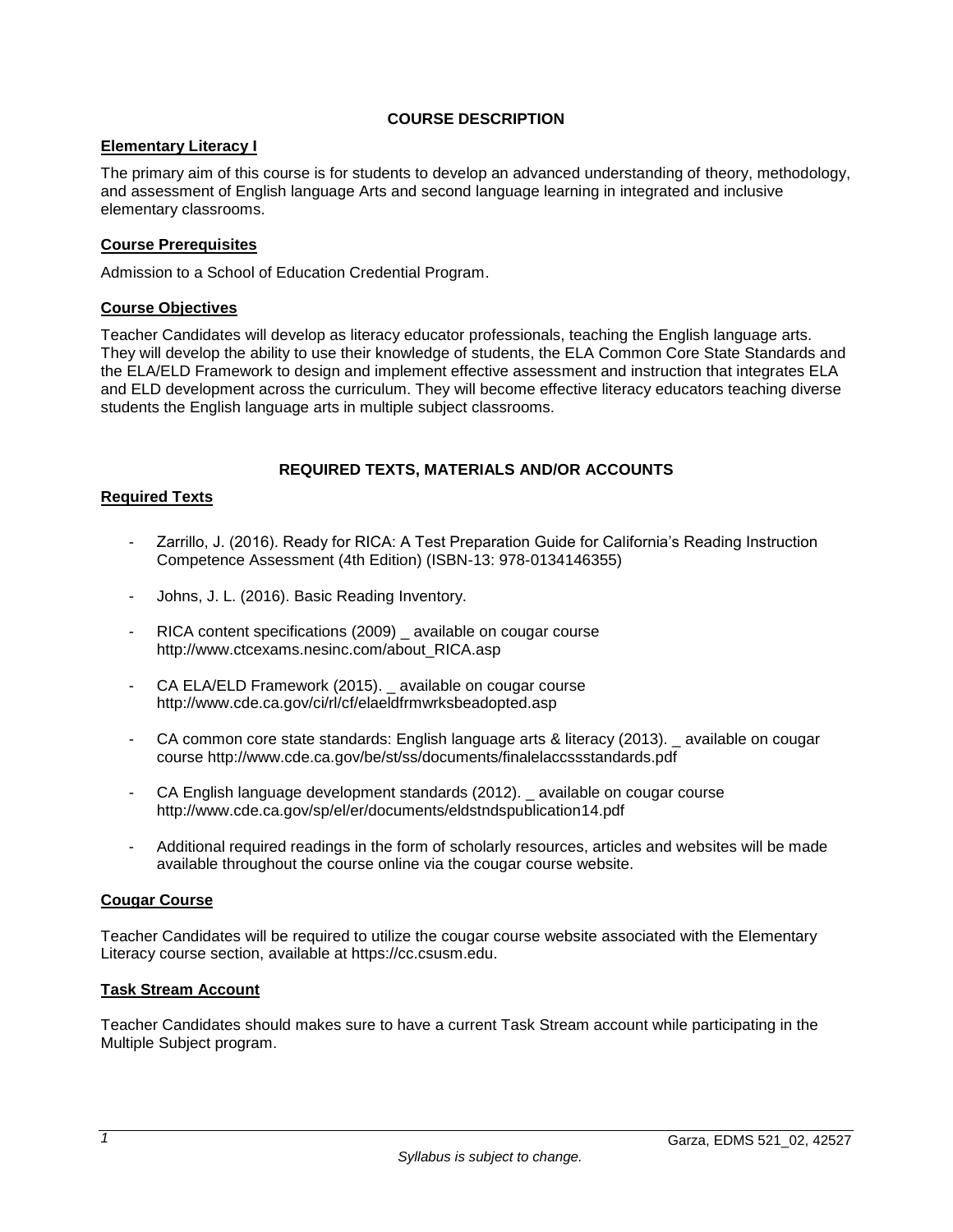# **COURSE LEARNING OUTCOMES**

<span id="page-3-0"></span>Upon successful completion of this course, teacher candidates will be able to:

- Demonstrate a respect for each student, his/her abilities and background and the student's right to instruction that meets his/her individual needs.
- Understand reading and writing processes, their relationship to thought, language and learning,
- Deliver a comprehensive program aligned with California's ELA/ELD standards and ELA/ELD Framework.
- Understand how a first and second language is acquired
- Demonstrate the ability to use multiple measures of assessments to determine students' progress towards state adopted content standards.
- Demonstrate knowledge of components of effective literacy instruction including Universal Access and Understanding By Design. Analyze and interpret children's literacy behaviors to plan differentiated instruction and interventions.
- Select appropriate materials and instructional strategies to meet the individual needs of students.
- Appreciate the need to and value of integrating literacy across all curricular areas,
- Support students' development and use of academic language in English in all areas of literacy.
- Use the ELA/ELD Framework and practice the 5 themes: making meaning, language development, effective expression, content knowledge, foundational skills.
- Teach reading comprehension strategies and skills for both narrative and informational texts including how to cite evidence when interpreting a text or making a claim.
- Teach writing composition strategies and skills for opinion/persuasive, expository and narrative texts that adapt to audience, task, purpose & discipline.
- Teach foundational skills
- Model and assist students to use and evaluate media and technology as tools in the context of language arts, effectively integrating educational technology and being intentional in selecting media & tech tools.

### <span id="page-3-1"></span>**Authorization to Teach English Learners**

This credential program has been specifically designed to prepare teachers for the diversity of languages often encountered in California public school classrooms. The authorization to teach English learners is met through the infusion of content and experiences within the credential program, as well as additional coursework. Candidates successfully completing this program receive a credential with authorization to teach English learners. *(Approved by CCTC in SB 2042 Program Standards, August 02)*

### <span id="page-3-2"></span>**Teacher Performance Expectation (TPE) Competencies (2016)**

The course objectives, assignments, and assessments have been aligned with the CTC standards for (Single Subject, Multiple Subject, Special Education, etc.) Credential. This course is designed to help teachers seeking a California teaching credential to develop the skills, knowledge, and attitudes necessary to assist schools and district in implementing effective programs for all students. The successful candidate will be able to merge theory and practice in order to realize a comprehensive and extensive educational program for all students. You will be required to formally address the following TPEs in this course: TPE Subject Specific Pedagogical Skills for Multiple Subject Teaching Assignments # 1

- Teaching English Language Arts in a Multiple Subject Assignment
- TPE 1 Engaging and supporting all students in learning (1.1, 1.3, 1.4, 1.5, 1.6)
- TPE 2\_ Creating and Maintaining effective environments for student learning (2.5)
- TPE 3\_ Understanding and organizing subject matter for student learning (3.1, 3.2, 3.4, 3.5)
- TPE 4 Planning instruction and designing learning experiences for all students (4.1, 4.2, 4.3, 4.4, 4.7, 4.8)
- TPE 5\_ Assessing student learning (5.1, 5.2, 5.4, 5.5., 5.7, 5.8)
- TPE 6\_ Developing as a professional educator (6.1, 6.2, 6.3)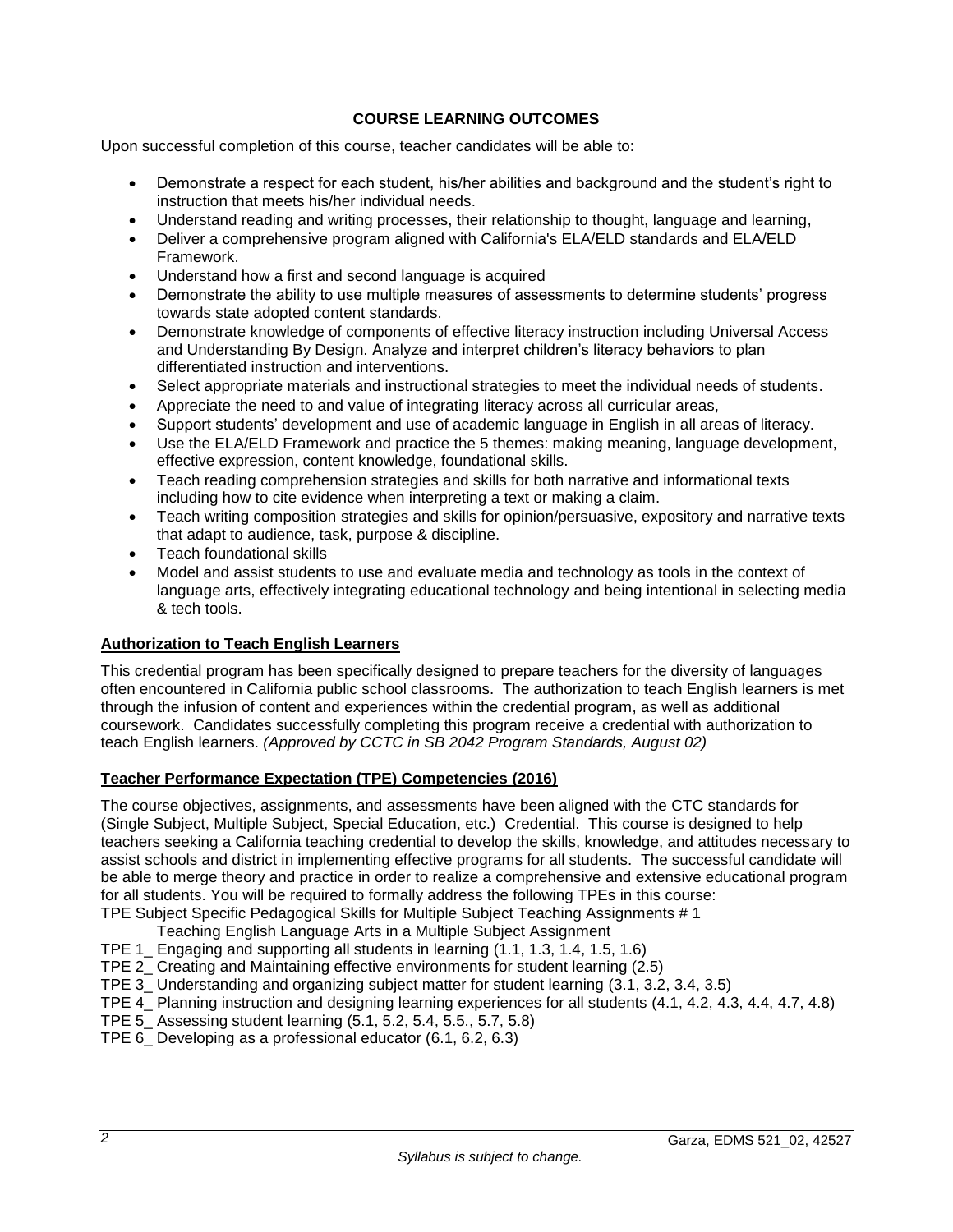# <span id="page-4-0"></span>**Teacher Performance Assessment**

Beginning July 1, 2008 all California credential candidates must successfully complete a state-approved Teacher Performance Assessment (TPA), as part of the credential program of preparation. During the 2017- 18 academic year the CSUSM credential programs will use either the CalTPA (California Teacher Performance Assessment) or the edTPA (Educative Teacher Performance Assessment).

# <span id="page-4-1"></span>**edTPA**

Beginning in fall 2015, for newly entering initial candidates, the CSUSM assessment system is the edTPA. To assist with your successful completion of the edTPA, a capstone class is part of your curriculum. In this class edTPA related questions and logistical concerns are addressed. Additional support materials are available on the edTPA website: [http://www.edtpa.com/PageView.aspx?f=GEN\\_Candidates.html](http://www.edtpa.com/PageView.aspx?f=GEN_Candidates.html)

Additionally, to support your success in your credential program and with TPA, SOE classes use common pedagogical language, lesson plans (lesson designs), and unit plans (unit designs).

# <span id="page-4-2"></span>**Expected Dispositions for the Education Profession**

Education is a profession that has, at its core, certain dispositional attributes that must be acquired and developed. Teaching and working with learners of all ages requires not only specific content knowledge and pedagogical skills, but positive attitudes about multiple dimensions of the profession. The School of Education has identified six dispositions that must be evident in teacher candidates: social justice and equity, collaboration, critical thinking, professional ethics, reflective teaching and learning, and life-long learning. These dispositions have observable actions that will be assessed throughout the preparation program. For each dispositional element, there are three levels of performance - *unacceptable*, *initial target*, and *advanced target*. The description and rubric for the three levels of performance offer measurable behaviors and examples.

The assessment is designed to provide candidates with ongoing feedback for their growth in professional dispositions and includes a self-assessment by the candidate. The dispositions and rubric are presented, explained and assessed in one or more designated courses in each program as well as in clinical practice. Based upon assessment feedback candidates will compose a reflection that becomes part of the candidate's Teaching Performance Expectation portfolio. Candidates are expected to meet the level of *initial target* during the program.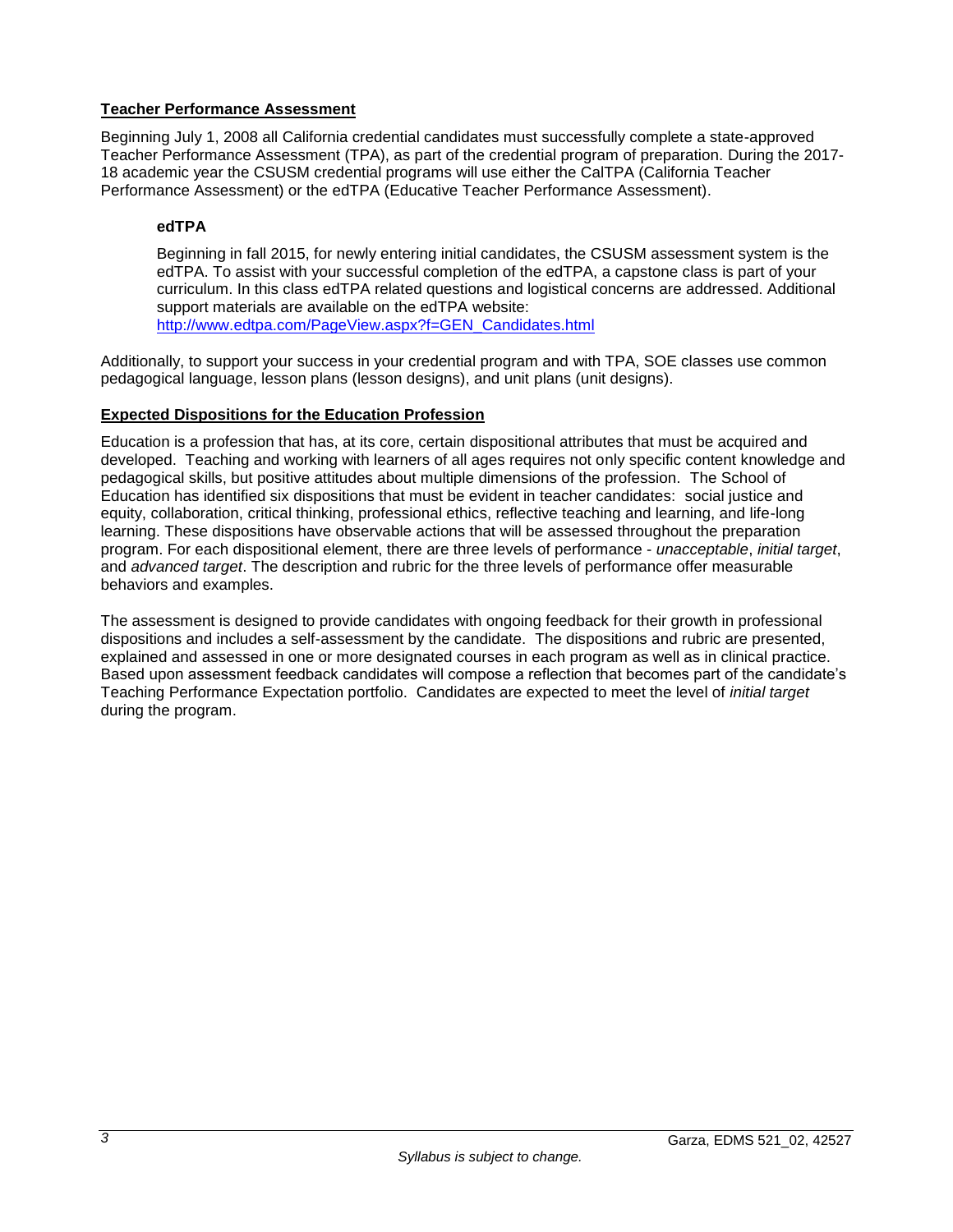# **SCHEDULE/COURSE OUTLINE**

<span id="page-5-0"></span>

| Date      | <b>TOPICS &amp; ASSIGNMENTS</b>                                                  |
|-----------|----------------------------------------------------------------------------------|
| Session 1 | Assessment, Standards & Framework, Emergent literacy                             |
|           | readings                                                                         |
|           | Due: Module activities, Blog                                                     |
| Session 2 | L2 Language & Literacy, Intro to Comprehension, Phonemic Awareness               |
|           | readings                                                                         |
|           | Due: Module activities, Blog, Rica example                                       |
| Session 3 | Word Recognition, Foundational Skills                                            |
|           | readings                                                                         |
|           | Due: Literacy assessment report, Module activities, Blog, Rica example           |
| Session 4 | Lesson Design, Comprehension Strategies                                          |
|           | readings                                                                         |
|           | Due: Literacy instruction strategy report, Module activities, Blog, Rica example |
| Session 5 | Fluency, digital texts                                                           |
|           | readings                                                                         |
|           | Module activities, Blog, Rica example                                            |
| Session 6 | Spelling, orthographic patterns, intro to writing instruction                    |
|           | readings                                                                         |
|           | Module activities, Blog, Rica example                                            |
| Session 7 | Vocabulary development, writing                                                  |
|           | readings                                                                         |
|           | Due: Literacy lesson plan, Module activities,                                    |
| Session 8 | Literacy instruction processes and clinical practice                             |
|           | Due: Module activities, Rica review                                              |
|           |                                                                                  |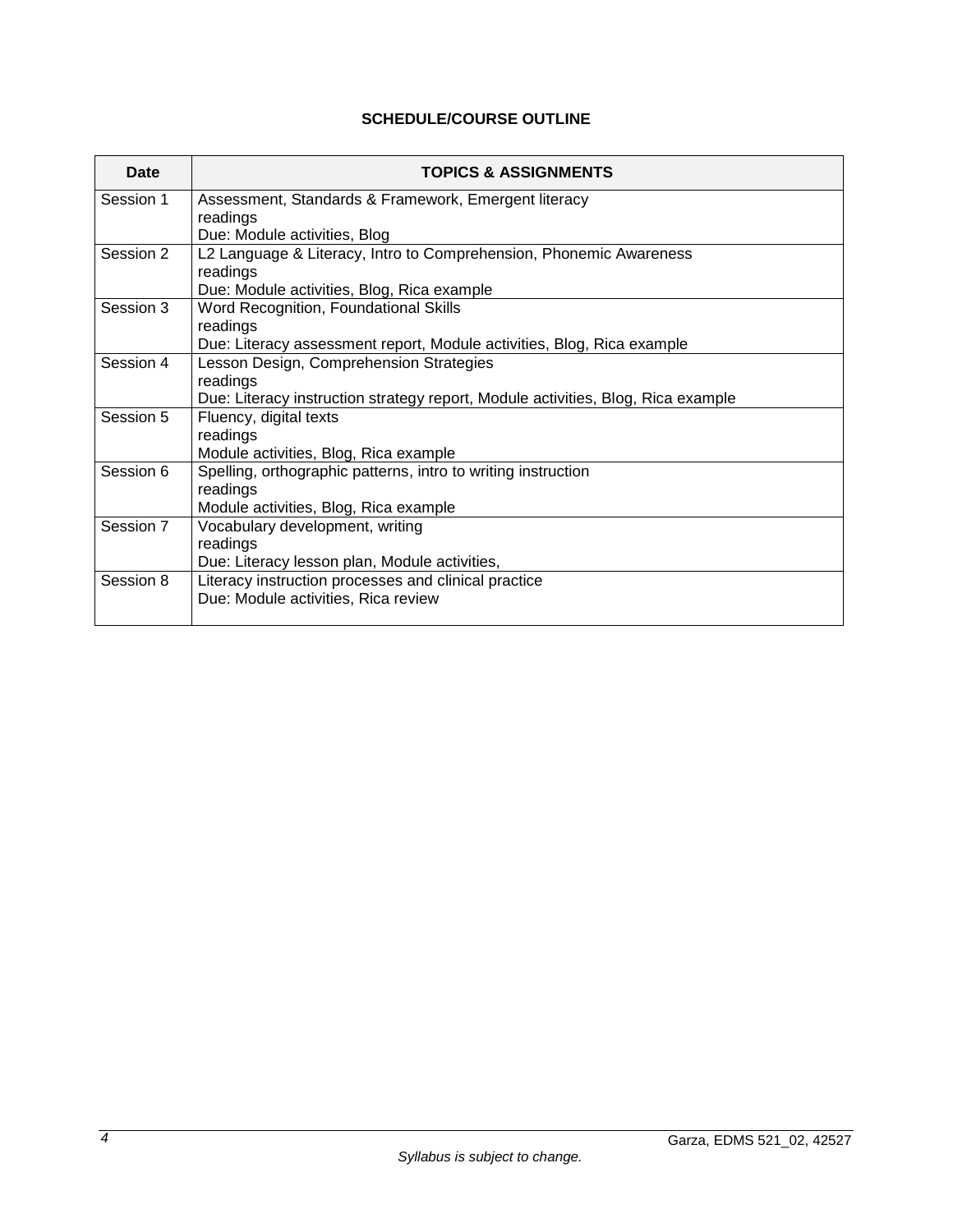# **COURSE REQUIREMENTS AND GRADED COURSE COMPONENTS**

### <span id="page-6-1"></span><span id="page-6-0"></span>**Course Assignments**

### **Literacy assessments exploration**

You are invited to explore the power of authentic literacy assessments to inform your instructional planning and so you can effectively respond to students. Through this assignment, you'll become familiar with the different purposes of literacy assessments and involved in the process of gathering and analyzing assessment data.

### **Literacy lesson plan \_ reading comprehension**

This is your opportunity to apply what you are learning about quality literacy instruction by designing a lesson plan. This lesson must explicitly teach a reading comprehension strategy. You will use criteria for quality lesson design as your guide to prepare a lesson that fully supports the learner's progress from dependence toward independence.

### **Module activities**

Each module, you engage in a variety of readings and activities related to language arts instruction on cougar course. These are due by the end of the module. Module activities include both identifying examples of instruction related to RICA areas and posting to your BLOG – your online reading journal on cougar course. Each blog entry must respond to the specific prompt related to the readings for that module.

### **Literacy instruction strategy report**

In this course, you collaborate with partners to model instructional strategies for teaching literacy and language. As you become familiar with a specific strategy, you plan for a demonstration of the strategy. After your demonstration, your job is to write a report about the instructional strategies you demonstrated and observed.

### <span id="page-6-2"></span>**Grading Standards**

| <b>Assignment</b>                    | Weight %(points) |
|--------------------------------------|------------------|
| Literacy Module Activities           | 40               |
| Literacy Instruction Strategy Report | 20               |
| Literacy Lesson Plan                 | 20               |
| <b>Literacy Assessment</b>           | 20               |

In order to earn a teaching credential from the state of California, you must maintain a B average (3.0 GPA) and cannot receive below a C+ in any course in your teacher education program. Grading Scale:  $93\% = A\,90\% = A - 87\% = B + 83\% = B\,80\% = B - 78\% = C +$ 

### <span id="page-6-3"></span>**Final Exam Statement**

There will be no final exam.

### <span id="page-6-4"></span>**School of Education/Course Attendance Policy**

Due to the dynamic and interactive nature of courses in the School of Education, all candidates (course participants) are expected to attend all classes and participate actively. At a minimum, candidates (course participants) must attend more than 80% of class time, or s/he may not receive a passing grade for the course at the discretion of the instructor. Individual instructors may adopt more stringent attendance requirements. Should the candidate (course participants) have extenuating circumstances, s/he should contact the instructor as soon as possible. *(Adopted by the COE Governance Community, December, 1997).*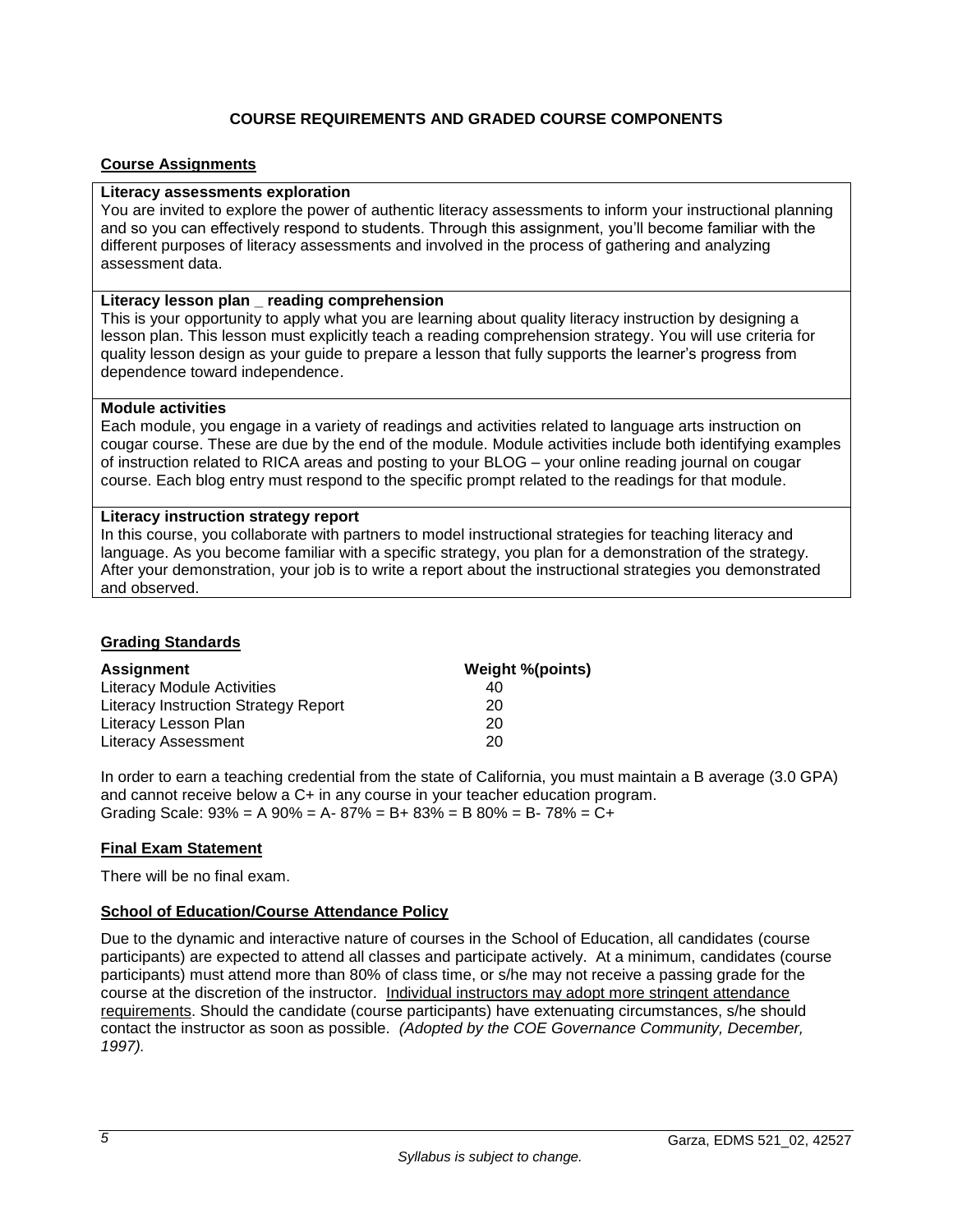# **GENERAL CONSIDERATIONS**

# <span id="page-7-1"></span><span id="page-7-0"></span>**CSUSM Academic Honesty Policy**

Students will be expected to adhere to standards of academic honesty and integrity, as outlined in the Student Academic Honesty Policy. All assignments must be original work, clear and error-free. All ideas/material that are borrowed from other sources must have appropriate references to the original sources. Any quoted material should give credit to the source and be punctuated accordingly.

Academic Honesty and Integrity: Students are responsible for honest completion and representation of their work. Your course catalog details the ethical standards and penalties for infractions. There will be zero tolerance for infractions. If you believe there has been an infraction by someone in the class, please bring it to the instructor's attention. The instructor reserves the right to discipline any student for academic dishonesty, in accordance with the general rules and regulations of the university. Disciplinary action may include the lowering of grades and/or the assignment of a failing grade for an exam, assignment, or the class as a whole.

Incidents of Academic Dishonesty will be reported to the Dean of Students. Sanctions at the University level may include suspension or expulsion from the University.

Refer to the full Academic Honesty Policy at: [http://www.csusm.edu/policies/active/documents/Academic\\_Honesty\\_Policy.html](http://www.csusm.edu/policies/active/documents/Academic_Honesty_Policy.html)

### <span id="page-7-2"></span>**Plagiarism**

As an educator, it is expected that each candidate (course participant) will do his/her own work, and contribute equally to group projects and processes. Plagiarism or cheating is unacceptable under any circumstances. If you are in doubt about whether your work is paraphrased or plagiarized see the Plagiarism Prevention for Students website [http://library.csusm.edu/plagiarism/index.html.](http://library.csusm.edu/plagiarism/index.html) If there are questions about academic honesty, please consult the University catalog.

### <span id="page-7-3"></span>**Students with Disabilities Requiring Reasonable Accommodations**

Students with disabilities who require reasonable accommodations must be approved for services by providing appropriate and recent documentation to the Office of Disabled Student Services (DSS). This office is located in Craven Hall 4300, and can be contacted by phone at (760) 750-4905, or TTY (760) 750- 4909. Students authorized by DSS to receive reasonable accommodations should meet with their instructor during office hours or, in order to ensure confidentiality, in a more private setting.

### <span id="page-7-4"></span>**Credit Hour Policy Statement**

In this course with face-to-face instruction, students are expected to spend a minimum of two hours outside of the classroom each week for each unit of credit engaged in learning. Each unit of credit corresponds to at least an 'hour' of class-time and two hours of student learning outside of class.

### <span id="page-7-5"></span>**All University Writing Requirement**

The All-University Writing Requirement of 2500 words for courses of 3 or more units is satisfied in the course through written assignments such as lesson plans, reflections and analyses.

### <span id="page-7-6"></span>**Electronic Communication Protocol**

Electronic correspondence is a part of your professional interactions. If you need to contact the instructor, email is often the easiest way to do so. It is my intention to respond to all received e-mails in a timely manner. Please be reminded that e-mail and on-line discussions are a very specific form of communication, with their own nuances and etiquette. For instance, electronic messages sent in all upper case (or lower case) letters, major typos, or slang, often communicate more than the sender originally intended. With that said, please be mindful of all e-mail and on-line discussion messages you send to your colleagues, to faculty members in the School of Education, or to persons within the greater educational community. All electronic messages should be crafted with professionalism and care.